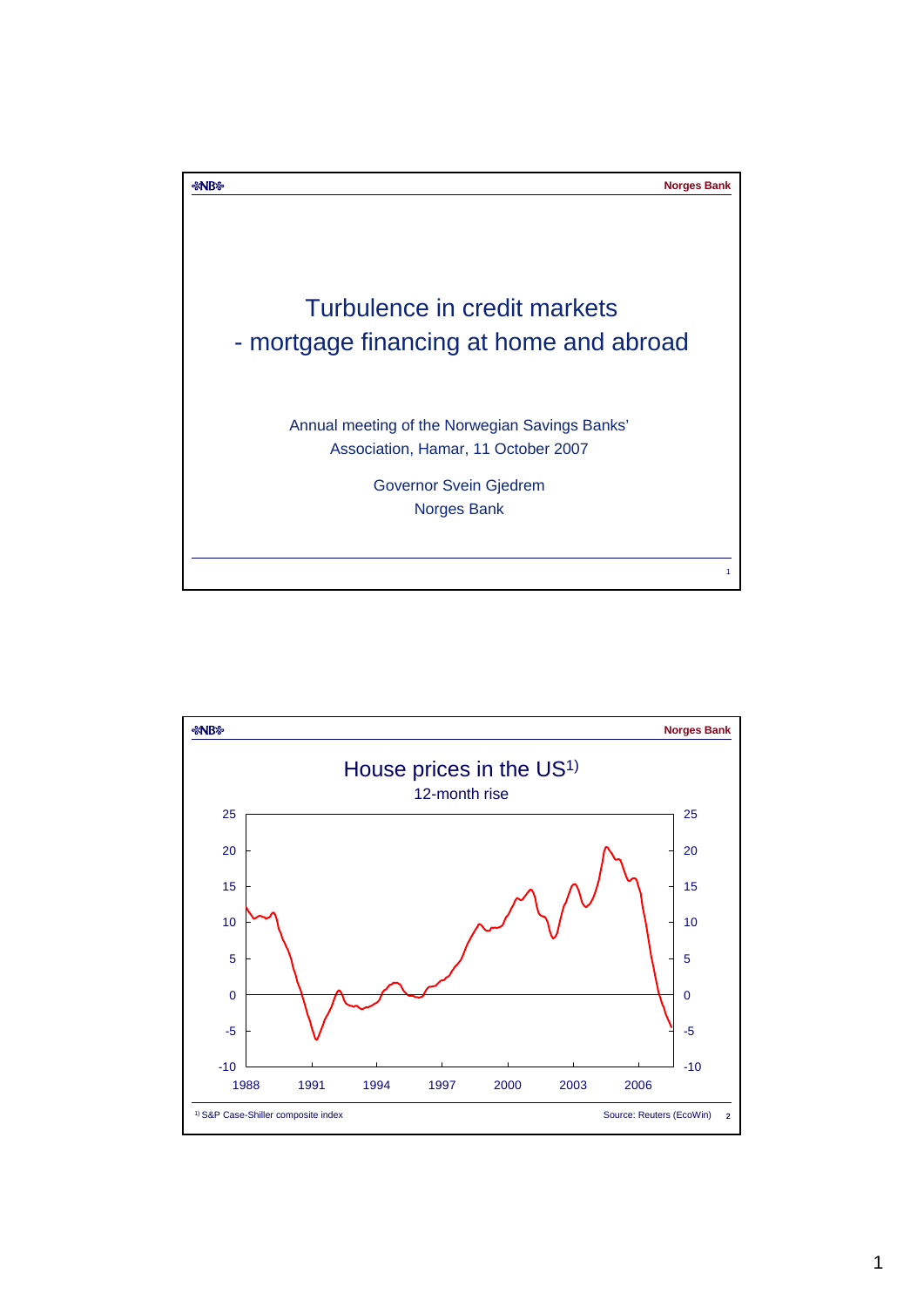

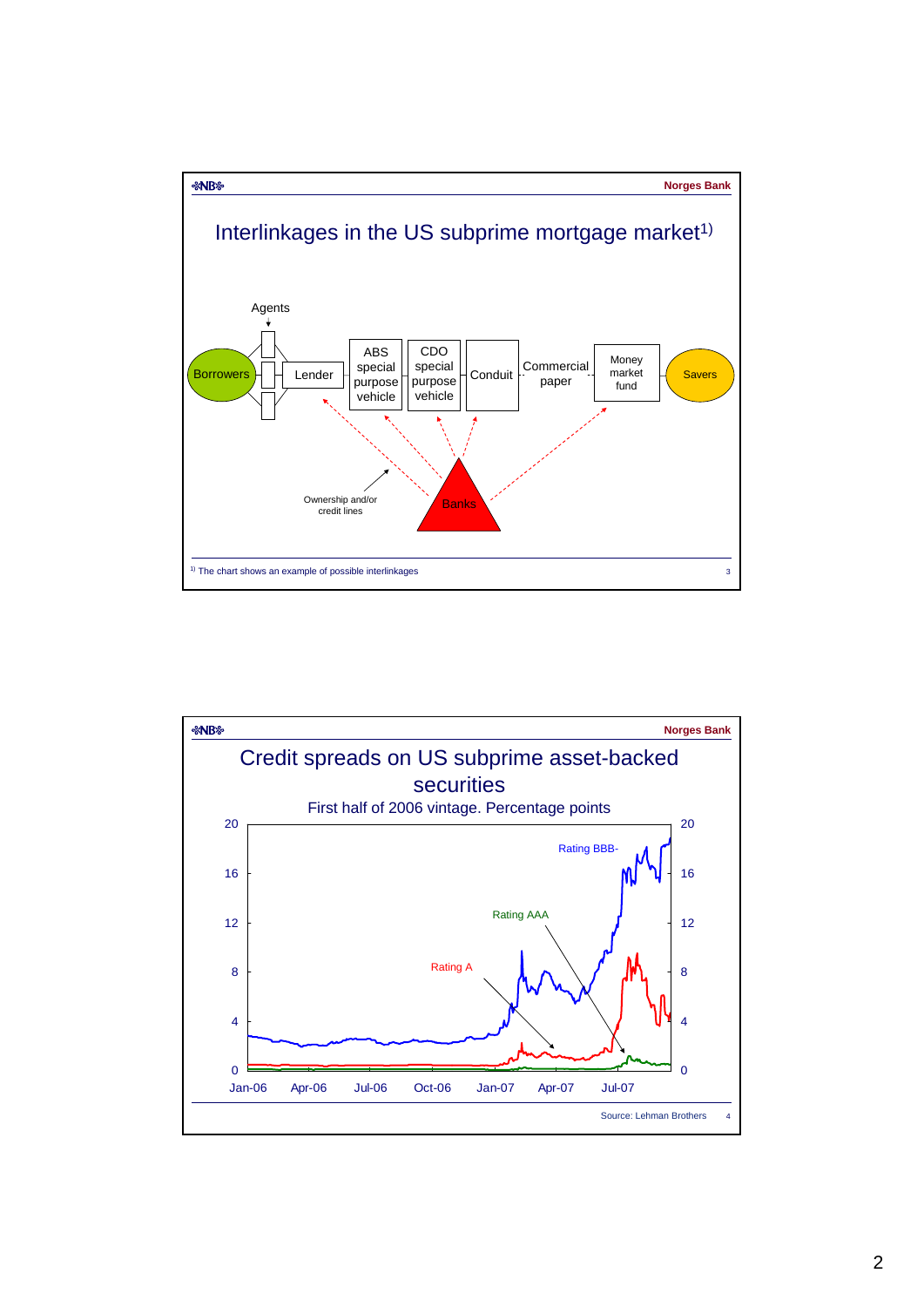

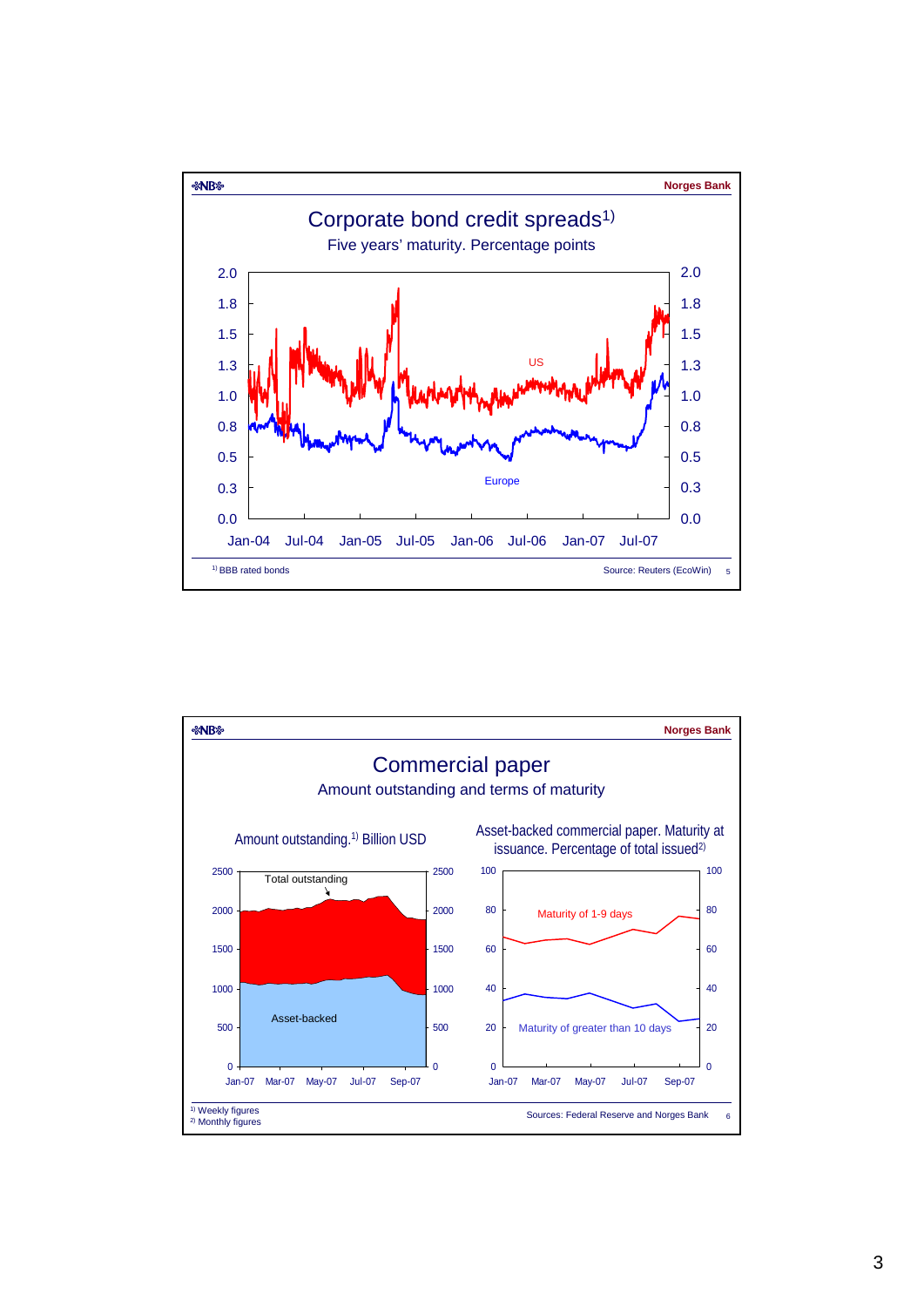

| <b>%NB</b>             |                                                                                  | <b>Norges Bank</b>                                           |
|------------------------|----------------------------------------------------------------------------------|--------------------------------------------------------------|
| Central bank responses |                                                                                  |                                                              |
|                        | Supply short-term liquidity                                                      | US, euro area, the UK, Canada,<br>Switzerland, Japan, Norway |
| ٠                      | Supply longer-term liquidity                                                     | US, euro area, the UK                                        |
|                        | Lower the discount rate                                                          | US.                                                          |
| ٠                      | Widen the range of securities<br>accepted as a collateral by the<br>central bank | Australia, the UK                                            |
|                        | Provide liquidity support<br>on special terms                                    | the UK                                                       |
|                        |                                                                                  | 8                                                            |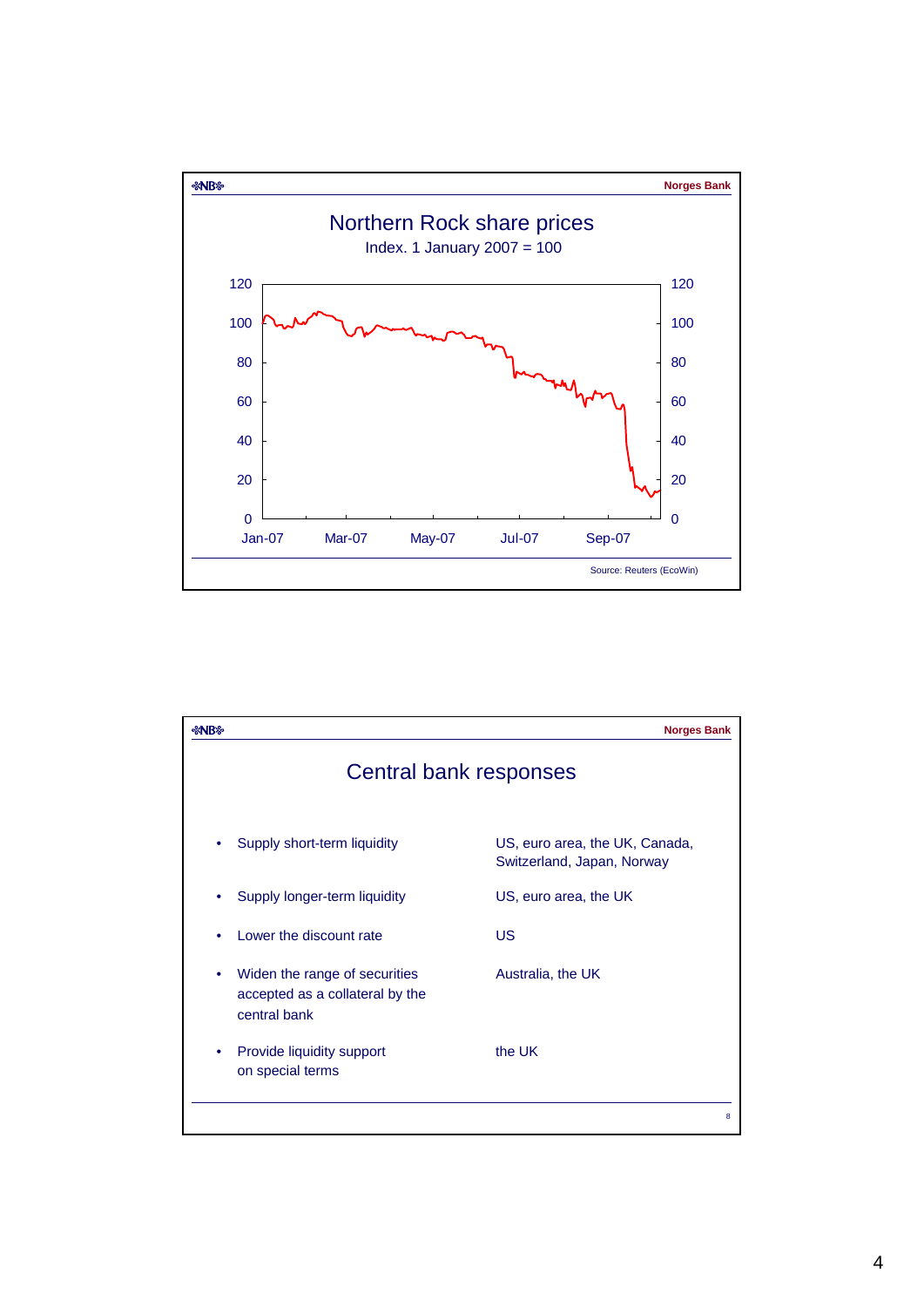

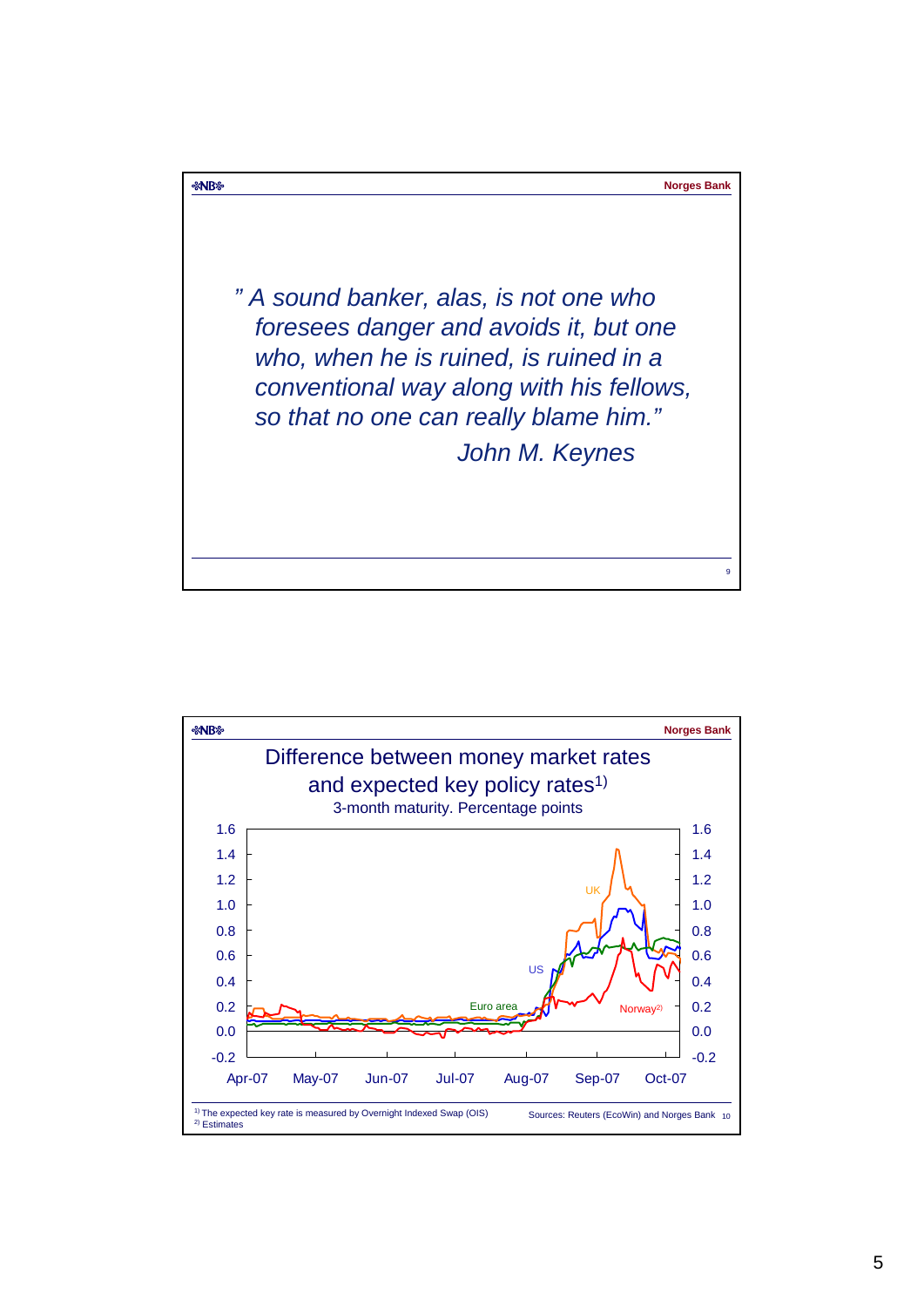

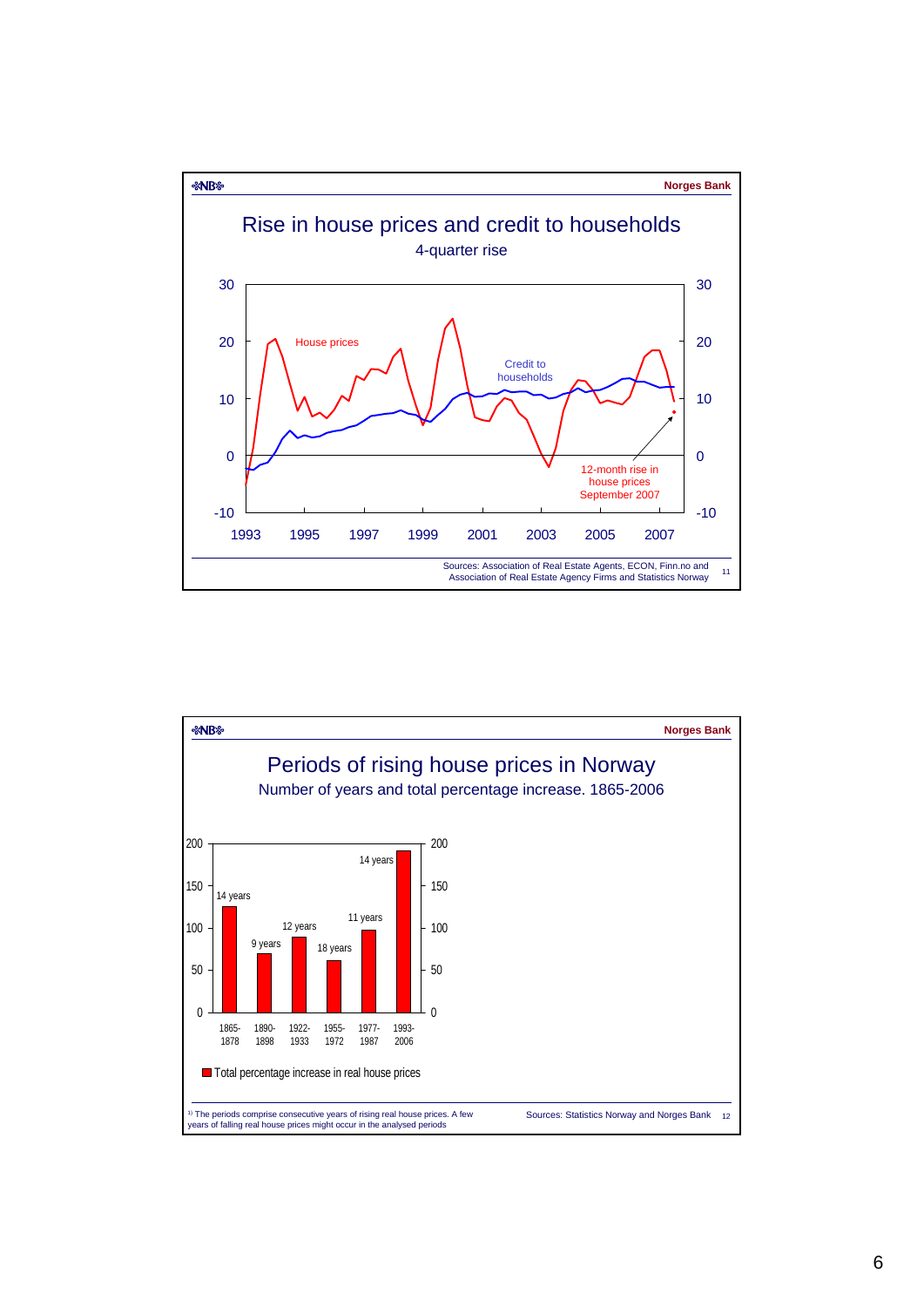

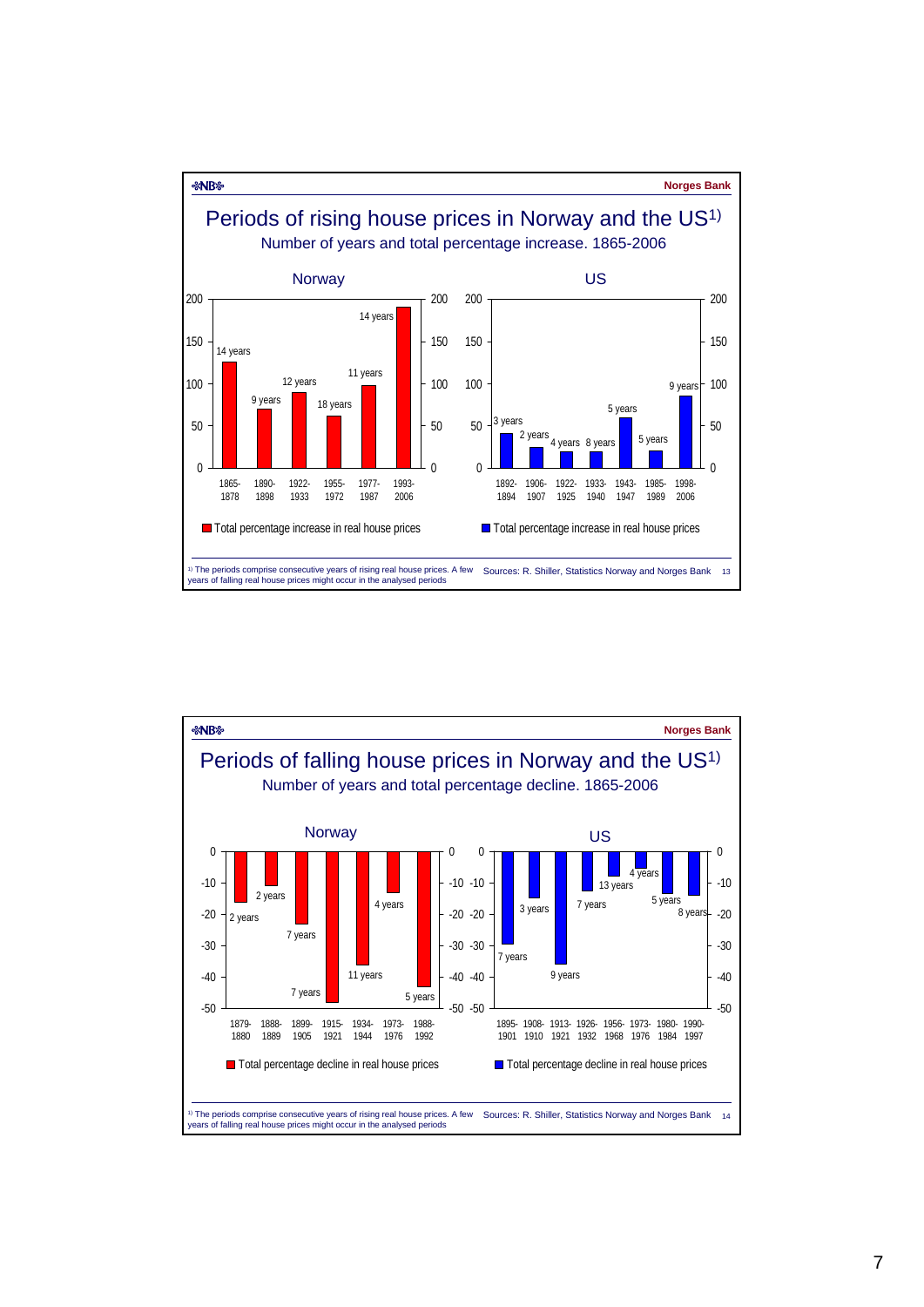

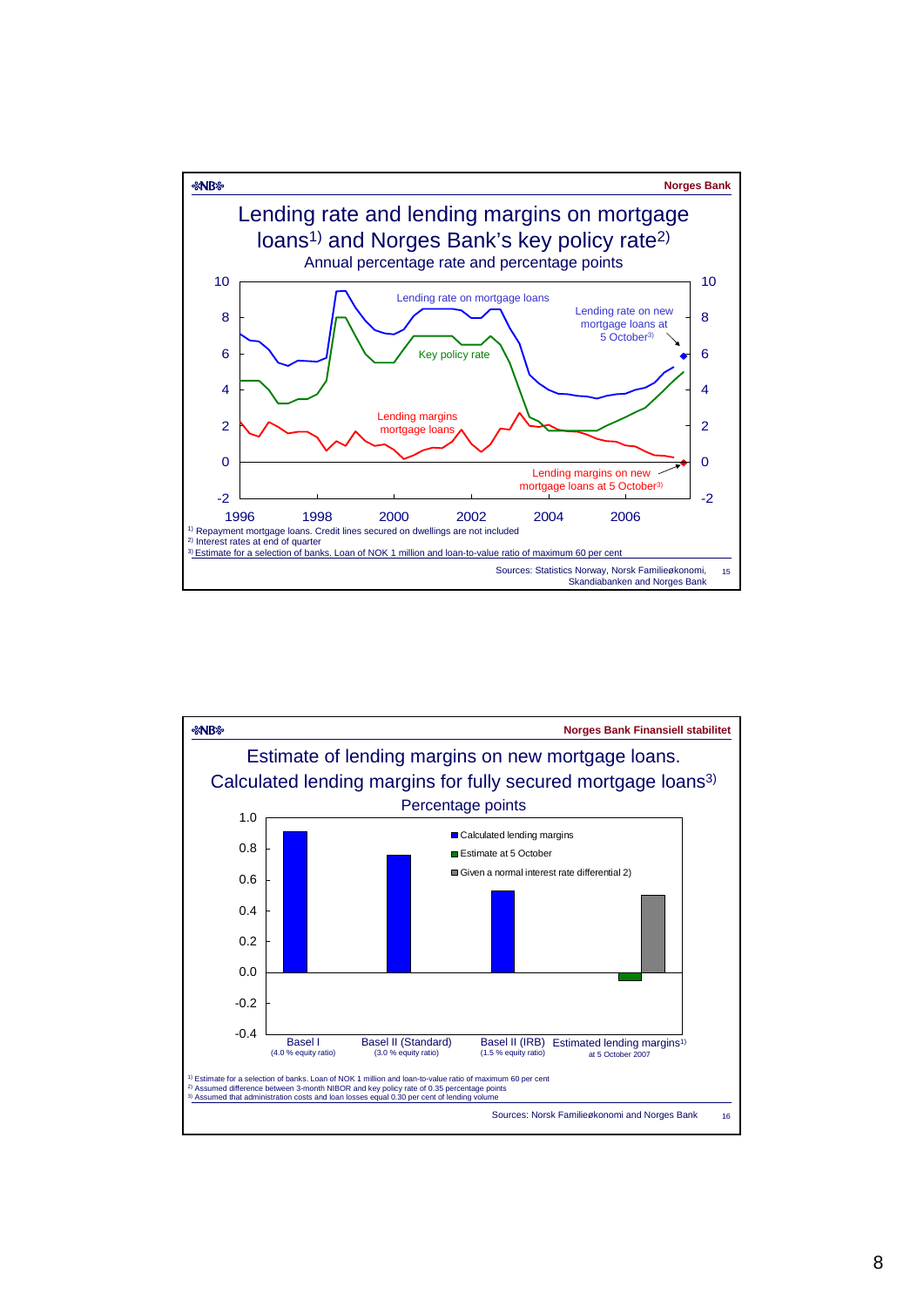